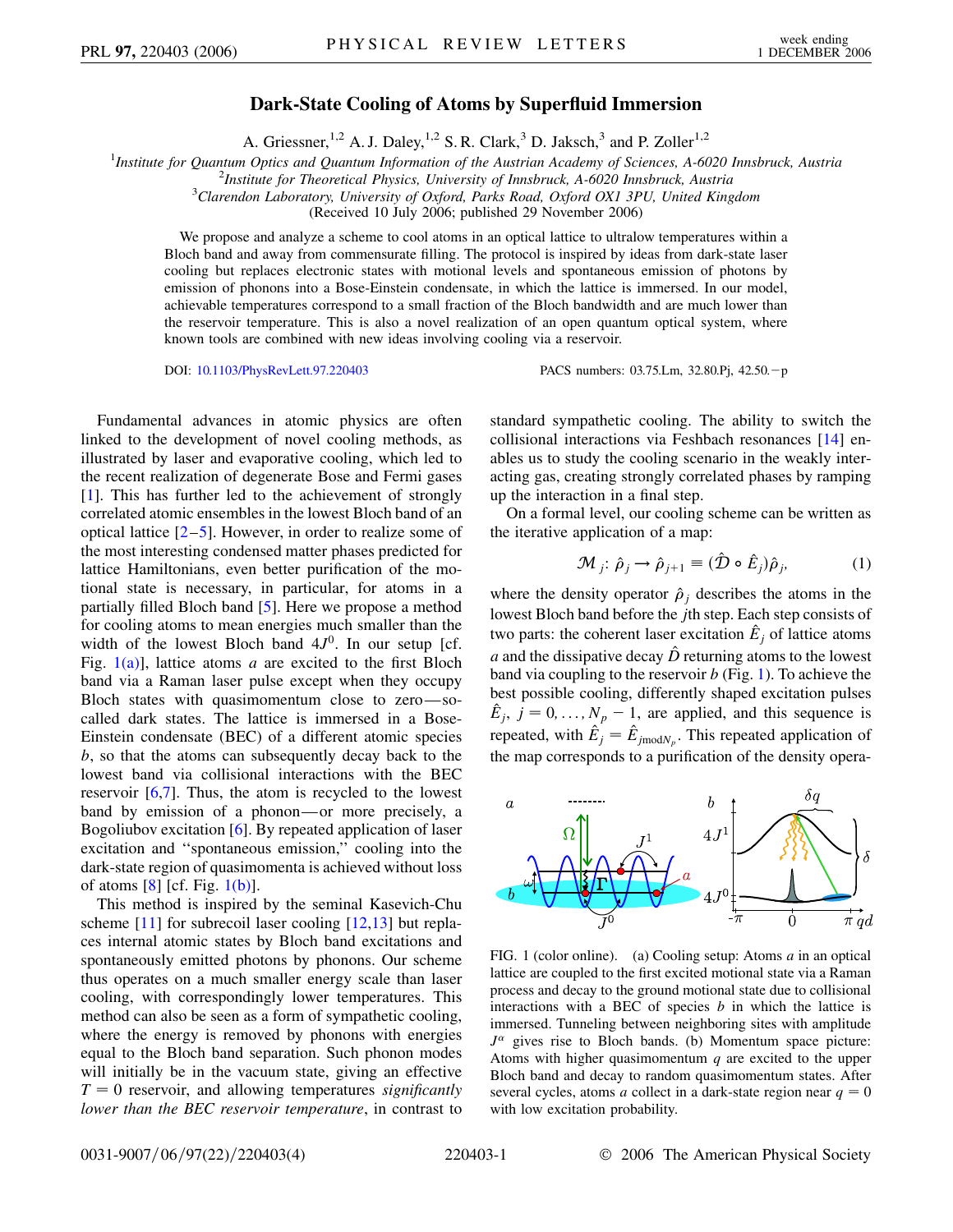tor, starting from an initial mixed state (e.g., a thermal distribution) towards a pure state (at zero temperature  $T =$ 0). In order to find appropriate forms of the Raman pulses and the action of  $\hat{D}$ , we analyze the dynamics of the lattice atoms and their interaction with the reservoir gas.

We consider a one-dimensional model for the motion of atoms *a*, which is readily generalized to higher dimensions (with arguments similar to Ref. [\[11\]](#page-3-6)). Including Raman coupling, the Hamiltonian is  $\hat{H}_a = \hat{H}_0 + \hat{H}_I$ , with

$$
\hat{H}_0 = \sum_{q,\alpha} \varepsilon_q^{\alpha} (\hat{A}_q^{\alpha})^{\dagger} \hat{A}_q^{\alpha} + (\omega - \delta) \sum_q (\hat{A}_q^1)^{\dagger} \hat{A}_q^1 + \frac{\Omega}{2} \sum_q [(\hat{A}_q^1)^{\dagger} \hat{A}_q^0 - \delta q + \text{H.c.}],
$$
\n(2)

$$
\hat{H}_I = \frac{1}{2} \sum_{i,\alpha} U^{\alpha\alpha} \hat{n}_i^{\alpha} (\hat{n}_i^{\alpha} - 1) + 2U^{10} \sum_i \hat{n}_i^1 \hat{n}_i^0.
$$
 (3)

Here  $\hat{A}^{\alpha}_{q}$  and  $(\hat{A}^{\alpha}_{q})^{\dagger}$  are annihilation and creation operators, respectively, for quasimomentum q in Bloch band  $\alpha \in$ f0*;* 1g, satisfying Bose or Fermi (anti)commutation relations. The kinetic energy is  $\varepsilon_q^{\alpha} = -2J^{\alpha} \cos(qd)$ , where *d* is the lattice spacing,  $J^{\alpha}$  are the tunneling amplitudes [with  $J^0 > 0$  and  $J^1 < 0$ ; see Fig. [1\(b\)](#page-0-0)], and  $\omega$  is the band separation. The effective Rabi frequency  $\Omega =$  $\Omega_R \int dx \exp(-i\delta qx)w^1(x)w^0(x)$ , where  $\Omega_R$  is the two photon Rabi frequency as a function of time during the pulse and  $w^{\alpha}(x)$  the Wannier functions. The Hamiltonian is a two-band model, written in a rotating frame with Raman detuning  $\delta$ , and  $\delta q$  denotes the momentum transfer. We choose units  $\hbar = k_B = 1$ , where  $k_B$  is the Boltzmann constant. The parameters  $\Omega$ ,  $\delta$ , and  $\delta q$  will change during the pulse sequence but be constant during a given pulse *j*. On site interactions between lattice atoms are represented by  $\hat{H}_I$ , with  $\hat{n}_i^{\alpha}$  the number operator for atoms in site *i* and band  $\alpha$  and  $U^{\alpha\alpha'}$  the associated on site energy shifts [\[2](#page-3-1)].

The density-density interaction between lattice atoms *a* and a three-dimensional BEC reservoir *b*, which gives rise to the decay  $\hat{\mathcal{D}}$ , is described by the Hamiltonian [\[6](#page-3-3)]

$$
\hat{H}_{\text{int}} = \sum_{\alpha,\alpha'} \sum_{\mathbf{k},q} [G^{\mathbf{k}}_{\alpha,\alpha'} \hat{b}_{\mathbf{k}} (\hat{A}^{\alpha}_{q})^{\dagger} \hat{A}^{\alpha'}_{q-k} + \text{H.c.}]. \tag{4}
$$

Here the operator  $\hat{b}_k^{\dagger}$  creates a Bogoliubov excitation with momentum  $\mathbf{k} = (k, k_y, k_z)$  and, neglecting overlap of Wannier functions in different lattice sites, the coupling  $G_{\alpha,\alpha'}^{\mathbf{k}} \approx g_{ab}(S(\mathbf{k})\rho_b/V)^{1/2} \int d^3x e^{i\mathbf{kx}} w^{\alpha}(\mathbf{x})w^{\alpha'}(\mathbf{x}).$  The strength of the interspecies contact interaction is denoted  $g_{ab}$ ,  $\rho_b$  and *V* are the density and volume, respectively, of the BEC reservoir, and  $S(\mathbf{k})$  is the static structure factor [\[1\]](#page-3-0). For excitation energies less than the chemical potential  $\mu$ , excitations are sound waves for which  $S(\mathbf{k})$  is strongly suppressed, and  $S(\mathbf{k}) \rightarrow 0$  as  $|\mathbf{k}| \rightarrow 0$  [[1\]](#page-3-0). For energies larger than  $\mu$ , excitations are in the particlelike sector of the spectrum, with much larger  $S(\mathbf{k}) \rightarrow 1$ . Here we will typically have  $4J^0 < \mu < \omega$ , so that decay between bands is induced by particlelike excitations with strong coupling,

but collisional processes between the reservoir and atoms in the lowest Bloch band are suppressed. In close analogy to Refs. [[6](#page-3-3),[7\]](#page-3-4), we derive a master equation for the reduced system density operator, describing the decay between bands in the Born-Markov approximation [[15](#page-3-10)]. The associated Liouvillian is  $\mathcal{L}[\rho] = \sum_k \Gamma_k (2c_k \rho c_k^{\dagger} - c_k^{\dagger} c_k \rho \rho c_k^{\dagger} c_k$ //2. The momentum *k* along the lattice axis is  $\int P C_k^2 C_k f/2$ . The momentum  $\kappa$  along the fattice axis is<br>bounded by  $|k| \le \sqrt{2m_b \omega}$  due to energy conservation, where  $m<sub>b</sub>$  is the mass of atoms  $b$ , and the jump operators *c<sub>k</sub>* are defined as  $c_k = \sum_q (A_{q-k}^0)^{\dagger} A_q^{\dagger}$ . The resulting decay rates  $\Gamma_k$  for spontaneous emission of a phonon with momentum *k* projected on the axis of the lattice can be written explicitly for deep lattices, where  $\omega \gg |J^1|, J^0$ and the individual lattice sites can be approximated as harmonic oscillator potentials. We find  $\Gamma_k =$  $g_{ab}^2 \rho_b m_a a_0^2 k^2 \exp(-a_0^2 k^2/2)/2L$ , with  $a_0$  the size of the ground state in each lattice site,  $m_a$  the mass of atoms  $a$ , and *L* the length of the 1D lattice. We denote the total decay rate from the excited band by  $\Gamma = \sum_k \Gamma_k$ . We consider a situation where dissipation is switched off during the excitation step, so that  $\hat{E}_j$  and  $\hat{D}$  occur separately. This can be achieved, e.g., by tuning the collisional interaction so that  $g_{ab} \approx 0$ . We can read the action of  $\hat{E}_j$  and  $\hat{D}$  for a given step *j* from the master equation.

We first illustrate the cooling process for a single lattice atom, designing a sequence of Raman laser pulses, where the *j*th pulse excites the atom with initial quasimomentum *q* in the lowest band to the first excited band with probability  $P_j(q)$ . We require  $P_j(q) = 0$  for  $q \approx 0$ , but  $P_j(q) \rightarrow$ 1 for states with high quasimomentum [cf. Fig.  $1(b)$ ]. In analogy with Raman cooling schemes in free space [[11\]](#page-3-6), we choose square pulses with duration  $\tau_j = \pi/\Omega_j$ , for which  $P_j(q) = \sin^2(\sqrt{\delta_{q+\delta q_j}^2 + \Omega_j^2} \tau_j/2) \Omega_j^2/(\delta_{q+\delta q_j}^2 + \frac{1}{2})$  $\Omega_j^2$ , with the effective detuning  $\delta_{q+\delta q_j} \equiv \omega + \varepsilon_{q+\delta q_j}^1$  $\varepsilon_q^0 - \delta_j$ .

An example of an efficient pulse sequence is shown in Figs.  $2(a)-2(c)$  $2(a)-2(c)$ . We begin with an intense laser pulse which resonantly excites atoms with momentum  $q \sim \pi/d$  around the edges of the Brillouin zone [Fig.  $2(a)$ ]. The subsequent pulses move the resonant transition closer to  $q = 0$  by adjusting the momentum transfer  $\delta q_i$  and Raman detuning  $\delta$ <sub>i</sub> [Fig. [2\(b\)\]](#page-2-0). In order to prevent excitation of atoms with  $q = 0$ , we decrease  $\Omega$  and increase the pulse duration  $\tau$  for the later pulses, each time achieving  $P_j(q = 0) = 0$ . To resolve the transition, we must always have  $\Omega \ll 8|J^1|$ and, therefore,  $\tau \gg \pi/8|J^1|$ . Note that as the energy of the excited band varies more rapidly with *q*, it is the value of  $J<sup>1</sup>$ and not  $J^0$  that gives the resolution of the excitation. However, the relationship between  $J^1$  and  $J^0$  is fixed by the lattice depth (e.g., for the parameters used in Figs. [2](#page-2-1) and [3](#page-3-11),  $V_0 = 10\omega_R$ , we have  $J^0 = 0.019\omega_R$  and  $J^1 =$  $-0.25\omega_R$ ). By combining a sequence of 5 pulses, one can efficiently excite most atoms with  $|q| > 0$ , as shown in Fig.  $2(c)$ .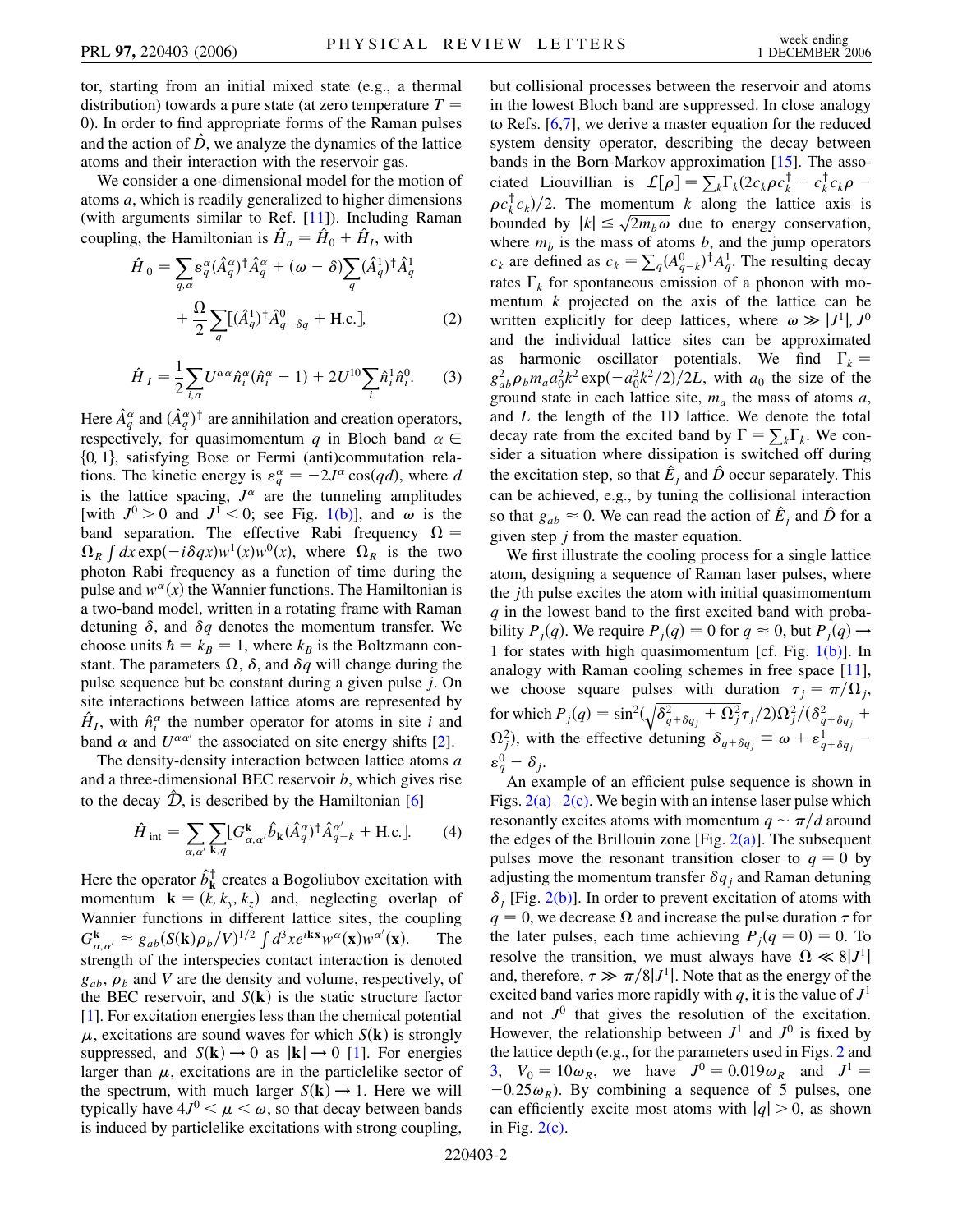<span id="page-2-1"></span>

<span id="page-2-0"></span>FIG. 2 (color online). (a)–(c) Excitation probability  $P_i(q)$  for a sequence of  $N_p = 5$  pulses: first [(a)–(c), dashed-dotted line], second [(b),(c), dotted line], and the remaining pulses (c). Parameters used:  $\Omega = (27.9, 13.7, 13.7, 2.37, 2.37)J^0$ ,  $\delta q =$  $(0.16, -1.75, 1.75, -2.63, 2.63)/d$ , and  $(\delta - \omega) = -(28.4,$ 25.8, 25.8, 24.7, 24.7 $J<sup>0</sup>$  for the different pulses. (d) Successive narrowing of the momentum distribution in the lower Bloch band after 0, 1, 3, 5, and 10 cooling cycles from numerical simulations  $(M = 101$  lattice sites) based on the pulse sequence in (a)–(c). We choose parameters for <sup>87</sup>Rb in the lattice and <sup>23</sup>Na in the reservoir, with  $\Gamma = 53J^0$  from  $m_a/m_b = 3.73$ ,  $\rho_b = 5 \times 10^{14}$  cm<sup>-3</sup>, and scattering length  $a_{ab} = 14$  nm.  $V_0 =$  $10\omega_R$ , and  $\omega_R = 2\pi \times 3.8$  kHz. (e) Temperature vs time for a single atom: Crosses and circles denote numerical results and solid lines analytical results based on Lévy statistics. Pulse sequences for circles: Same as in (d); crosses:  $N_p = 3$  pulses with  $\Omega = (32.6, 7.9, 7.9)J^0$ ,  $\delta q d = (0.31, 2.12, -2.12)$ , and  $(\delta - \omega) = -(28.4, 25.3, 25.3)J^0.$ 

To quantitatively analyze the cooling process, we numerically simulate the time evolution of the density operator  $\hat{\rho}$  using quantum trajectories [[17](#page-3-12)] starting from a completely mixed state in the lowest band  $(T \gg 4J^0)$ , with  $\sim 10^5$  trajectories. During the cooling process, the momentum distribution develops a sharp peak near  $q = 0$ after very few iterations, as shown in Fig. [2\(d\).](#page-2-0)

The energy spread of the momentum distribution can be interpreted as a temperature, defined by  $k_B T = 2J_0(\Delta q d)^2$ , where for single particles  $\Delta q$  is the half-width of the momentum distribution at  $e^{-1/2}$  of the maximum value [\[13\]](#page-3-8). This is plotted in Fig.  $2(e)$ , and we find excellent agreement between our numerical calculations and analytical results obtained with Lévy statistics  $[11,13]$  $[11,13]$  $[11,13]$  $[11,13]$  $[11,13]$ . The latter predicts a final temperature  $T \propto t^{-1}$  for square pulses, as shown in Fig.  $2(e)$ . For a zero-temperature reservoir, and parameters as in the caption of Fig. [2](#page-2-1), we reach temperatures  $T/(4J^0) \sim 2 \times 10^{-3}$  in time  $t_fJ^0 \sim 50$ .

Finite reservoir temperature  $T_b > 0$  can lead to sympathetic heating of lattice atoms *a* by absorption of thermal phonons, as described by  $\hat{H}_{int}$ . However, this process is forbidden by energy and momentum conservation, provided  $J^0 < \sqrt{\mu \omega_R m_a/(2m_b)}/\pi$ . In detail, energy conservation requires  $c|\mathbf{k}| = \epsilon_q^0 - \epsilon_{q'}^0$  and conservation of momentum along the lattice direction leads to  $k = q$  $q'(|k| \leq |{\bf k}|)$ , where the atom *a* is scattered from quasimomentum  $q \approx 0 \rightarrow q'$  by absorption of a phonon with momentum **k**, and *c* is the sound velocity in the BEC. These conditions cannot be fulfilled unless the above inequality is violated. Higher order processes involving two or more thermal phonons will be small. While in the above protocol we have switched off the decay during application of  $\hat{E}_j$ , we can leave decay switched on, provided that  $\Gamma \ll$  $1/\tau \ll |J^1|$ . This will restrict the length of the possible pulses, thus slowing the cooling process.

The cooling scheme can be readily adapted to many bosons or fermions. For bosons, we assume that the collisional interaction between atoms *a* is tuned to zero  $(\hat{H}_I \rightarrow$ 0). We work out the efficiency of the cooling protocol by deriving a quantum Boltzmann master equation (QBME) [\[18\]](#page-3-13), which describes transitions between classical configurations of atoms occupying momentum states in the Bloch bands,  $\mathbf{m} = \left[\{m_q^0\}_q, \{m_q^1\}_q\right]$ , where  $m_q^{\alpha}$  is the occupation number of quasimomentum state  $q$  in band  $\alpha$ . This is derived from the master equation by projection of the density operator  $\rho$  onto diagonal elements,  $\mathcal{P}\hat{\rho}\mathcal{P}$  =  $\sum_{m} w_m |m\rangle\langle m|$ , neglecting off-diagonal coherences. For the excitation step  $\hat{E}_j$ , the evolution is computed exactly from the excitation probability  $P_i(q)$ , and for the decay  $\hat{D}$ we obtain

$$
\dot{w}_{\mathbf{m}} = \sum_{k,q} \Gamma_k [m_{q-k}^0 (1 \pm m_q^1) w_{\mathbf{m}'} - m_q^1 (1 \pm m_{q-k}^0) w_{\mathbf{m}}],
$$

where  $\mathbf{m}' = \mathbf{m} - \mathbf{e}_{q-k,q}$  is the resulting configuration when a particle with quasimomentum *q* in the upper band decays to the lower band with new quasimomentum  $q - k$ ; i.e.,  $e_{q-k,q}$  is a configuration vector with  $m_{q-k}^0 = 1$ ,  $m_q^1 = -1$  and all other entries zero. The upper (lower) signs are for bosons (fermions). The approximation inherent in neglecting off-diagonal coherences plays a role only during the decay step, where these coherences couple to the occupation probabilities. We remark that an *exact* physical realization of the QBME can be obtained by modulating the lattice depth after each excitation step, randomizing the off-diagonal elements [\[19\]](#page-3-14).

Figure  $3(a)$  shows the decrease in temperature as a function of time for bosons and fermions, obtained from Monte Carlo simulations of the QBME [\[18\]](#page-3-13). For bosons, we use the same excitation pulse sequence as for a single atom in Fig. [2.](#page-2-1) The cooling process in this case outperforms that for a single atom, reaching low temperatures on shorter times due to bosonic enhancement (here the momentum width is found using a Gaussian fit). For fermions, the pulse sequence must be changed to create a dark-state region of quasimomenta with  $|q| < q_F$ , where  $q_F$  is the Fermi momentum, in order to cool towards a  $T = 0$  Fermi distribution. In this case, time-square pulses are no longer efficient as there is a large secondary peak in  $P_i(q)$  [see Fig. [2\(b\)](#page-2-0)], and we instead use Blackman pulses [[11](#page-3-6)], which approach  $P_j(q) = 0$  monotonically. The momentum distribution develops the expected shape of a cold Fermi distribution after very few iterations [Fig.  $3(b)$ ] (we compute